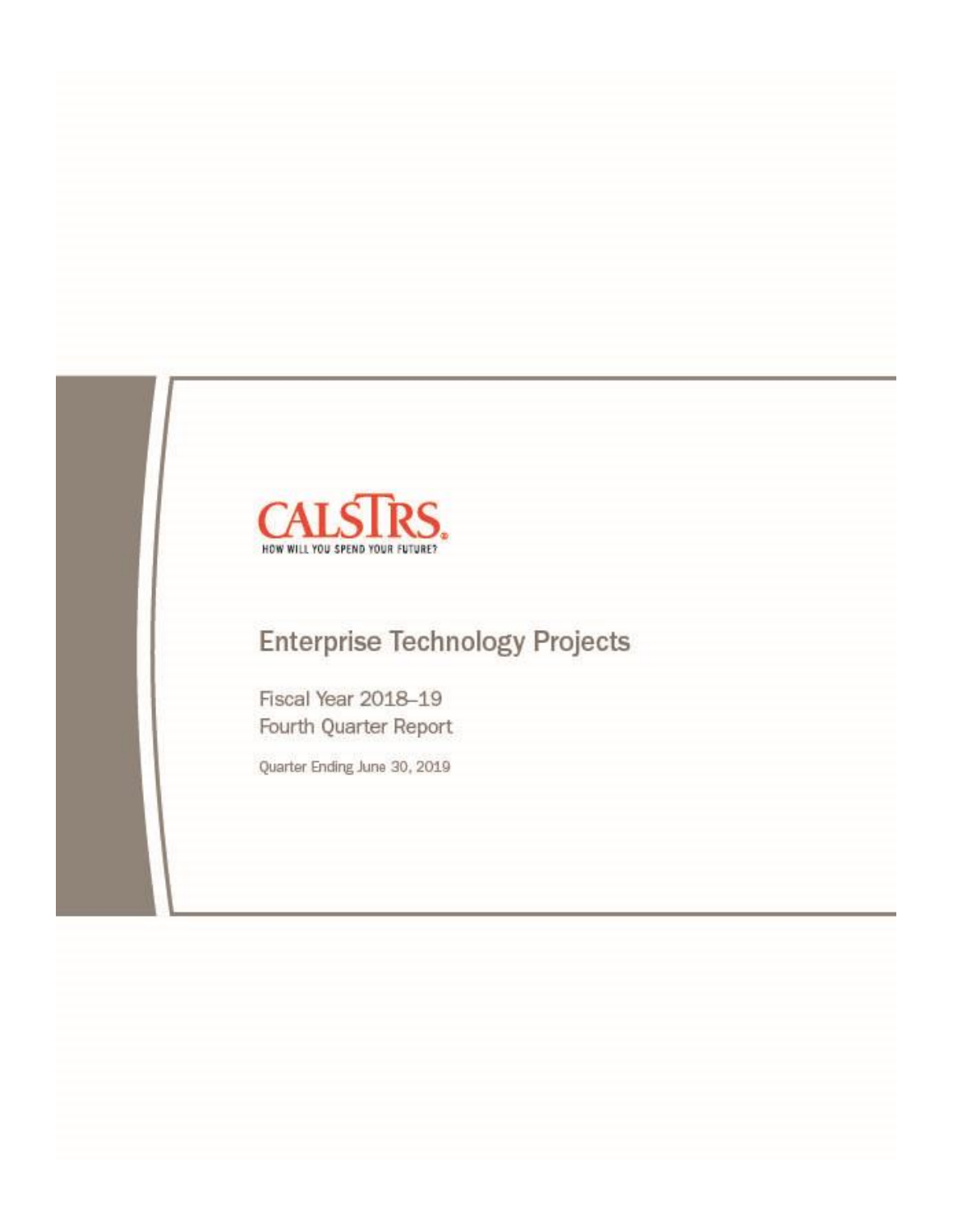## ENTERPRISE TECHNOLOGY PROJECTS

FISCAL YEAR 2018–19 FOURTH QUARTER REPORT

At the end of the fourth quarter for fiscal year 2018–19, CalSTRS had eight enterprise projects: five major technology projects over \$1 million and three additional projects under \$1 million.

Of the three projects under \$1 million, one has been completed and two are on track to be completed within schedule and budget.

The Project Management Office (PMO) monitors and reports monthly on the technology appropriations budget and enterprise projects' status to the Enterprise Program Investment Council (EPIC) and quarterly to the Teachers' Retirement Board.

ENTERPRISE PROGRAM INVESTMENT COUNCIL MEMBERS

**Jack Ehnes** Chief Executive Officer

**Julie Underwood**  Chief Financial Officer

**Grant Boyken**  Public Affairs Executive Officer

**Cassandra Lichnock** Chief Operating Officer

**Lisa Blatnick**  Chief of Administrative Services

> **Ashish Jain**  Chief Technology Officer

**Vacant**  Benefits and Services Executive Officer

**Debra Smith**  Chief Operating Investment Officer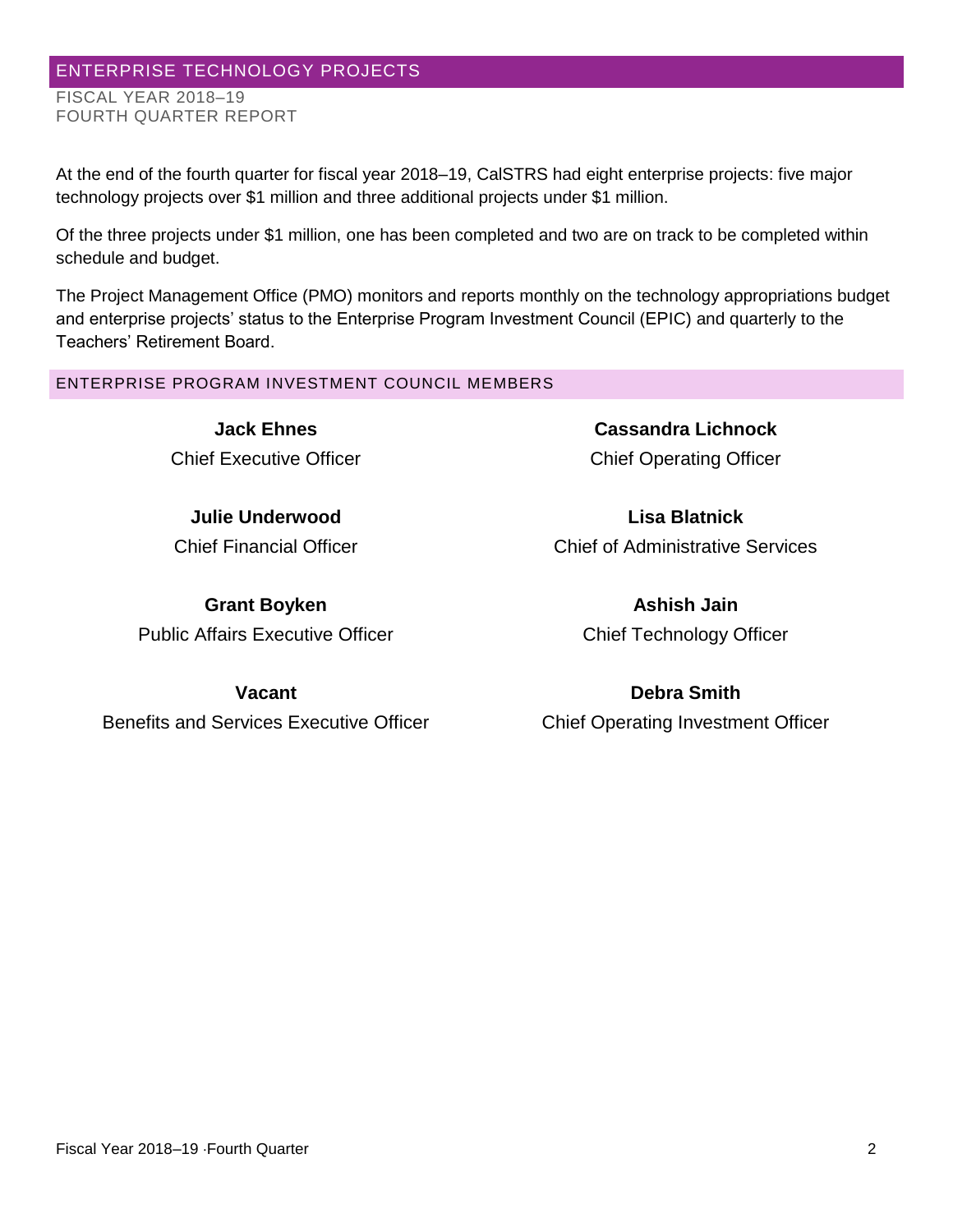| <b>Project Name</b>             | <b>Project Duration</b> | <b>Schedule</b><br>(Status) | Project Budget <sup>1</sup> | Budget Expended <sup>2</sup> | <b>Budget</b><br>(Status) |
|---------------------------------|-------------------------|-----------------------------|-----------------------------|------------------------------|---------------------------|
| Data Quality                    | Nov 2011 - Jul 2020     |                             | \$25,981,894                | \$18,926,370                 |                           |
| EIM Software Tool               | Jun 2018 - Jan 2020     |                             | \$1,036,350                 | \$0                          |                           |
| <b>Pension Solution</b>         | Jul 2014 - Jan 2023     |                             | \$285,833,040               | \$162,008,0263               |                           |
| <b>SAP SuccessFactors</b>       | Dec 2018 - Jun 2020     |                             | \$0 <sup>4</sup>            | \$19,500 <sup>5</sup>        |                           |
| <b>Transformation Readiness</b> | Jul 2016 - Jun 2021     |                             | \$16,416,930                | \$6,566,558                  |                           |
|                                 |                         |                             |                             |                              |                           |

The following table summarizes current major enterprise technology projects during the fourth quarter.

| Schedule & Budget Indicators $\bullet$ On Track Warning $\bullet$ Critical $\checkmark$ Complete $\checkmark$ Cancelled $\circledcirc$ Not Started |  |  |  |  |  |  |  |  |  |  |  |
|----------------------------------------------------------------------------------------------------------------------------------------------------|--|--|--|--|--|--|--|--|--|--|--|
|----------------------------------------------------------------------------------------------------------------------------------------------------|--|--|--|--|--|--|--|--|--|--|--|

<sup>1</sup> Project Budget – Amount represents the sum of the projects' prior years' actual expended, remaining encumbrances, and current and future years budgeted amounts.

 $2$  Budget Expended  $-$  Amount represents the total expended.

<sup>&</sup>lt;sup>3</sup> Pension Solution – Represents the actual and projected amounts for the project through June 30, 2019.

<sup>4</sup> SAP SuccessFactors – The project budget will be determined once the procurement is finalized.

<sup>&</sup>lt;sup>5</sup> SAP SuccessFactors - Amount represents expenditures to date for a contract Business Analyst.

Fiscal Year 2018–19 Fourth Quarter 3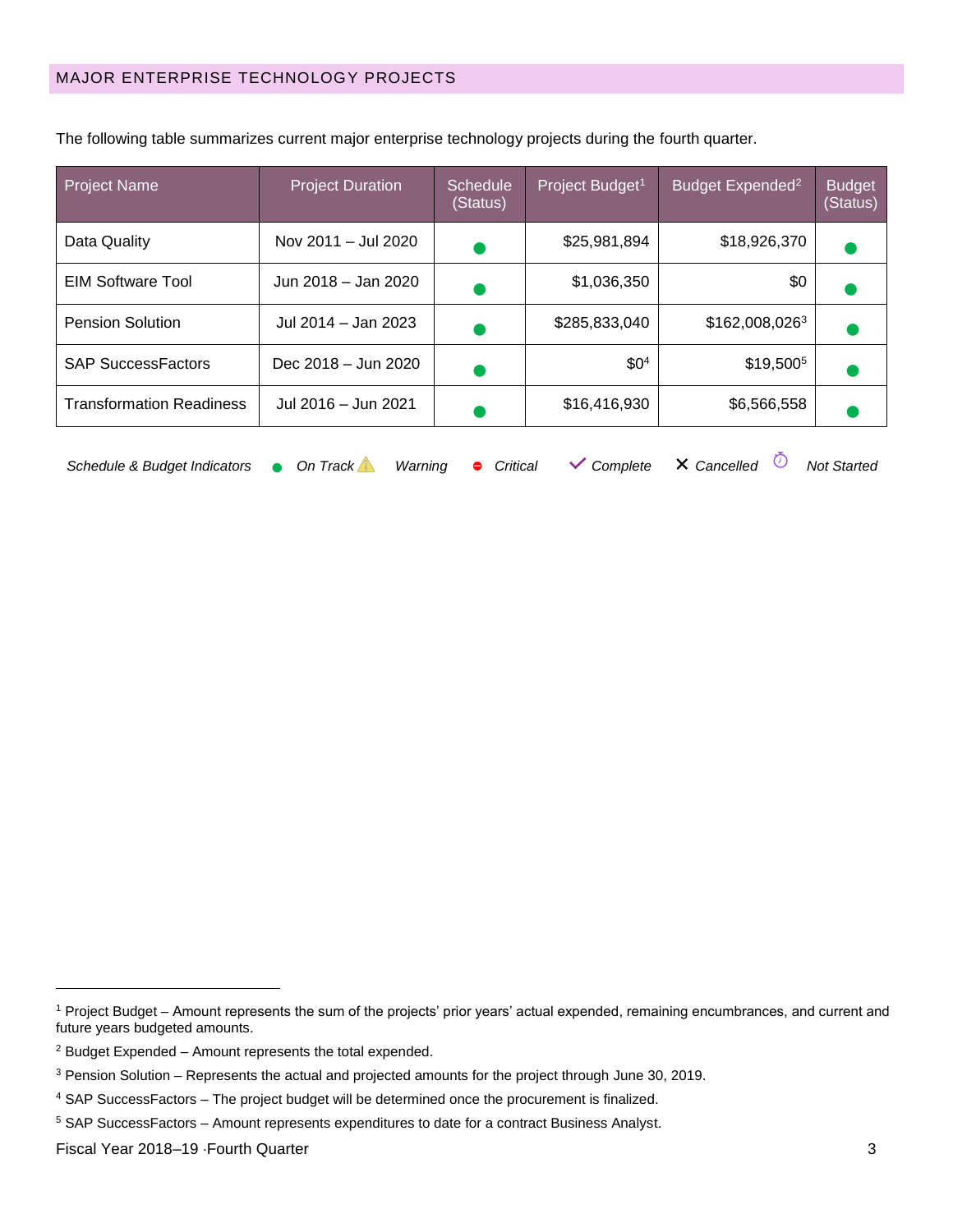## DATA QUALITY

The Data Quality project (formerly Data Preparation) is in the second phase of data cleansing to include data clean-up and preparation for conversion to the new pension administration system.



#### PROJECT SCHEDULE STATUS TIMELINE

|                                    | 88% |                   |
|------------------------------------|-----|-------------------|
| 11/01/2011<br><b>Project Start</b> |     | 07/31/2020<br>End |



<sup>&</sup>lt;sup>6</sup> Member Lifecycle – Changes to membership dates and/or employer reporting lines that will not convert successfully because they do not occur within begin and end dates of member lifecycles as defined in the new pension administration system.

<sup>8</sup> As approved by Pension Solution Steering Committee.

Fiscal Year 2018–19 Fourth Quarter 4

<sup>7</sup> Termination Out of Balance – Correction of erroneous contribution and interest amounts on accounts that were not closed out correctly after benefit inception or for which there should not be contributions and interest remaining.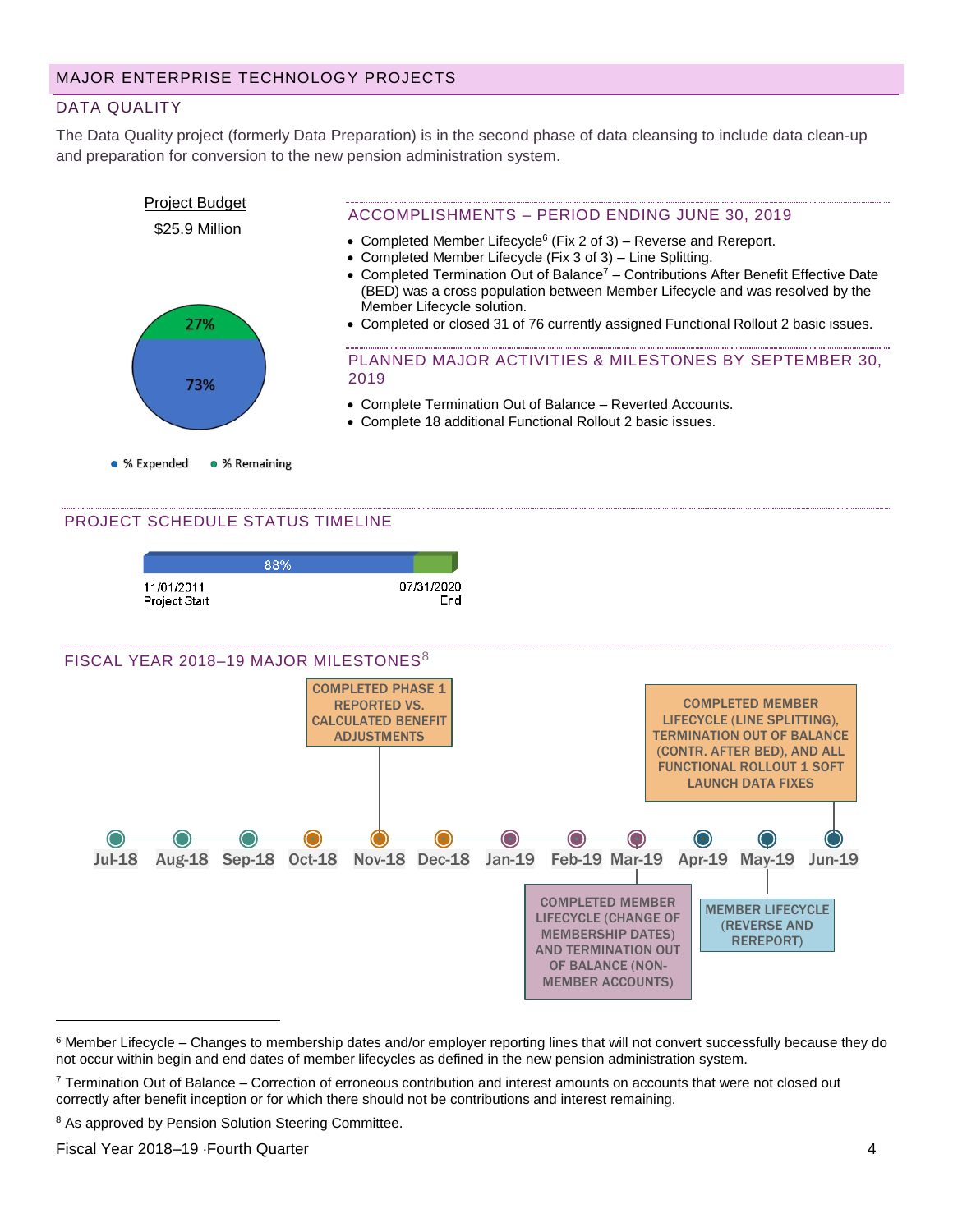## MAJOR ENTERPRISE TECHNOLOGY PROJECTS

## EIM SOFTWARE TOOL

Procurement and implementation of a tool that will support effective information management and governance throughout the enterprise's repositories. It will manage and enforce internal controls for unstructured data such as electronic documents and emails related to members and internal enterprise operations.



#### PROJECT SCHEDULE STATUS TIMELINE

|                             | 65% |                   |
|-----------------------------|-----|-------------------|
| 06/01/2018<br>Project Start |     | 01/31/2020<br>End |

#### FISCAL YEAR 2018–19 MAJOR MILESTONES

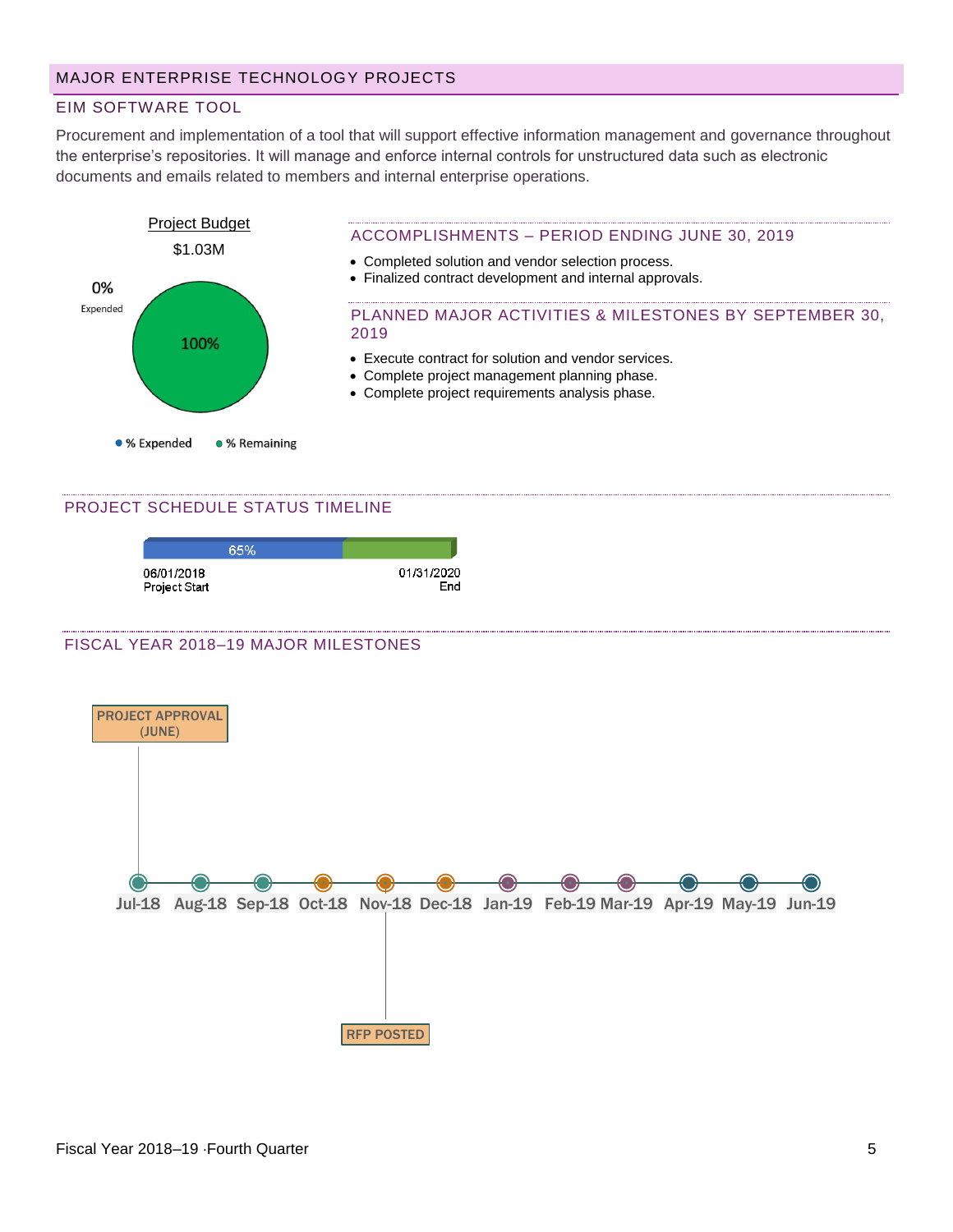## PENSION SOLUTION

The Pension Solution project will replace CalSTRS legacy pension administration system to increase the organization's ability to respond to business and customer needs; enhance services to members, beneficiaries, staff and employers; gain long-term operational efficiencies; and improve internal controls.



## PROJECT SCHEDULE STATUS TIMELINE<sup>9</sup>



<sup>&</sup>lt;sup>9</sup> Pension Solution Status Timeline represents the project period beginning with the Fiscal Year 2014-15 through the July 2018 boardapproved change request of January 2023.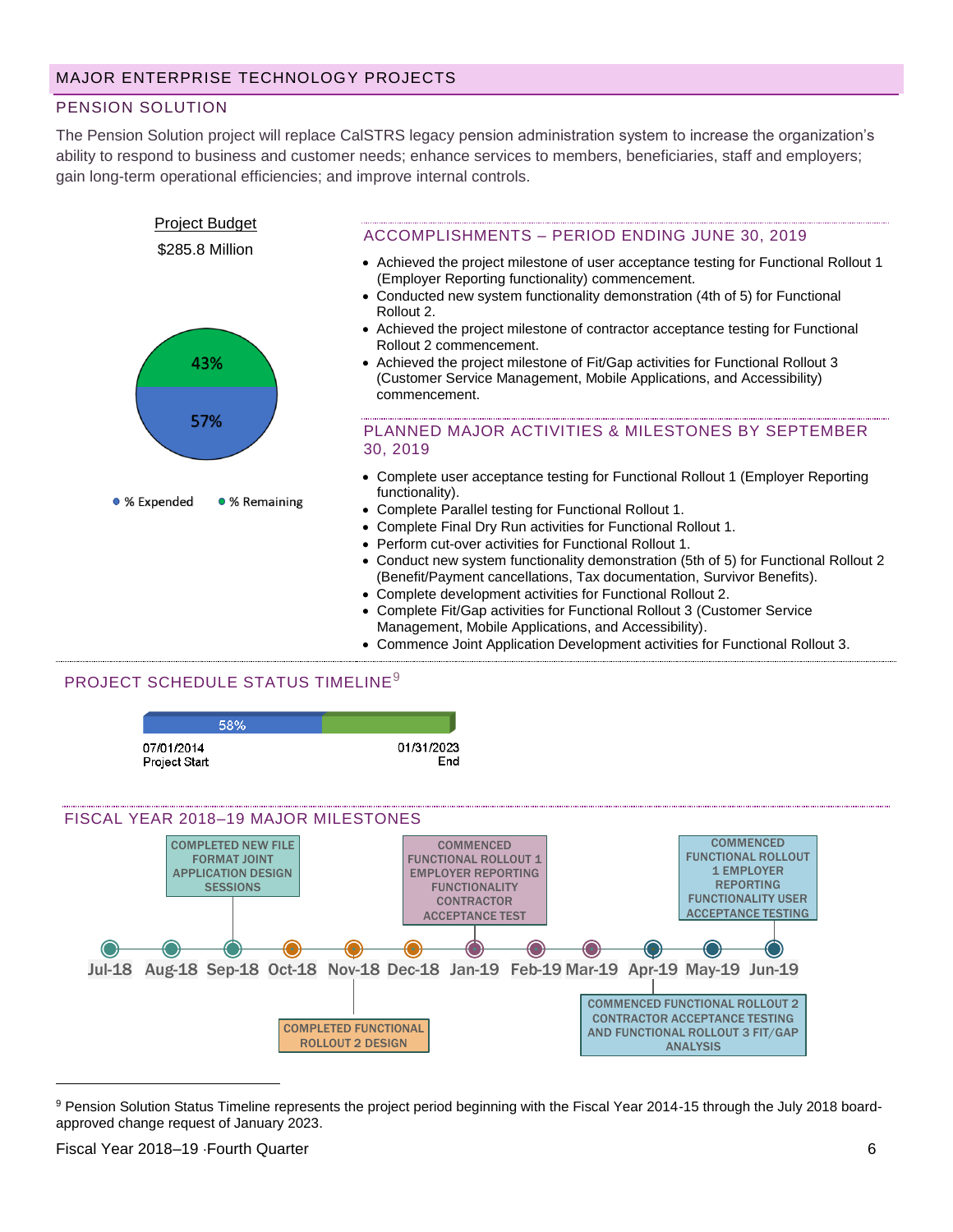## SAP SUCCESSFACTORS

The SAP SuccessFactors project will improve efficiencies by automating Human Resource (HR) processes, delivering real-time data and a self-service platform for all CalSTRS staff. The solution includes a core HR platform and tools for time management, learning and development, performance and goals, succession planning, onboarding, workforce planning and analytics. This is a multi-year project that will be implemented in phases. Employee Central is the first module and includes a core HR platform and time management.



## PROJECT SCHEDULE STATUS TIMELINE



#### FISCAL YEAR 2018–19 MAJOR MILESTONES



<sup>&</sup>lt;sup>10</sup> SAP SuccessFactors – The project budget will be determined once procurement is finalized; expenditures to date cover a contract Business Analyst.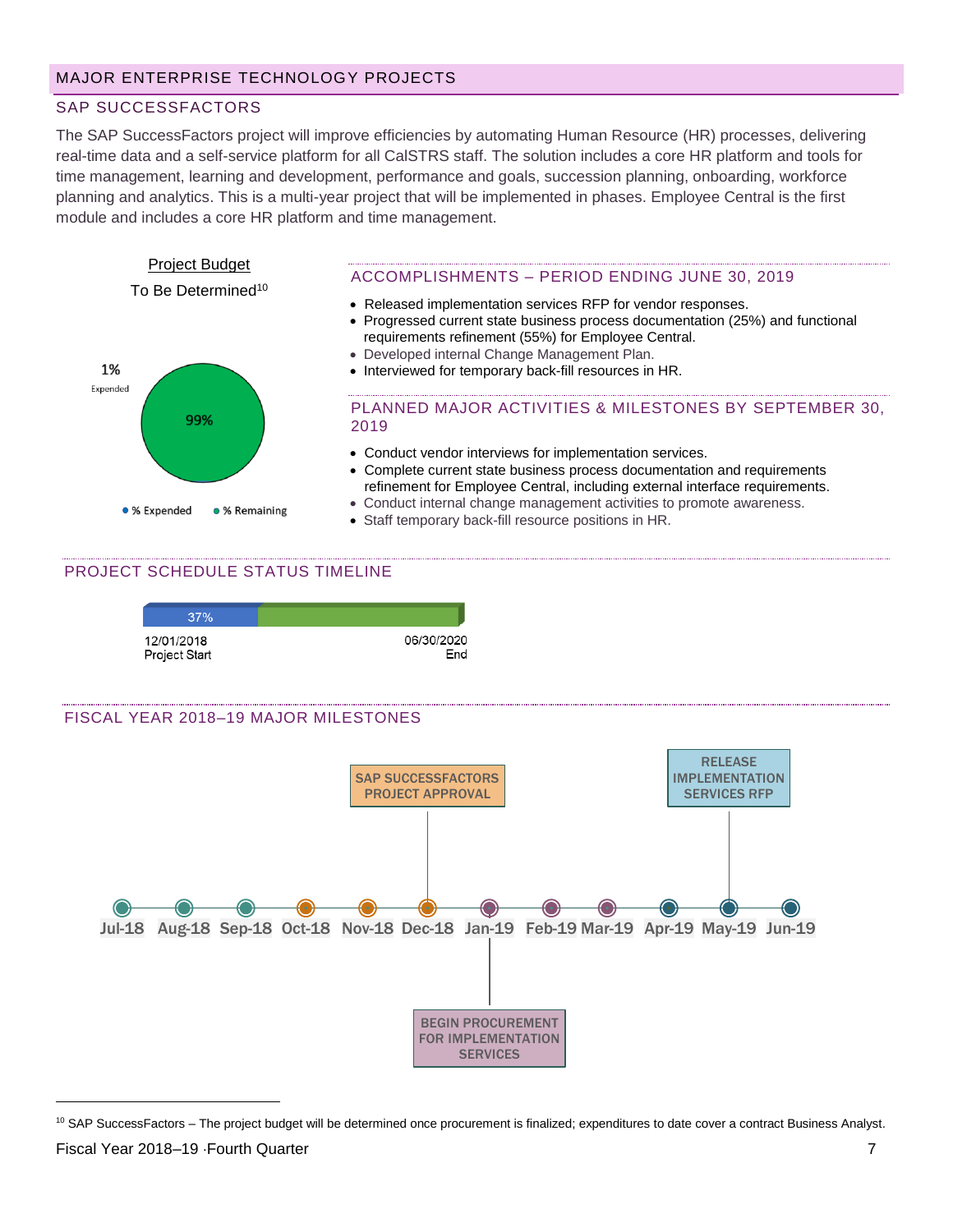#### TRANSFORMATION READINESS

The Transformation Readiness project (formerly Business Transformation) supports business areas and prepares staff for impacts, changes and benefits from large enterprise modernization efforts.



- role in change. • Complete to-be process for security role administration for Technology Services
- staff responsible for the task during employer reporting functionality.

#### PROJECT SCHEDULE STATUS TIMELINE